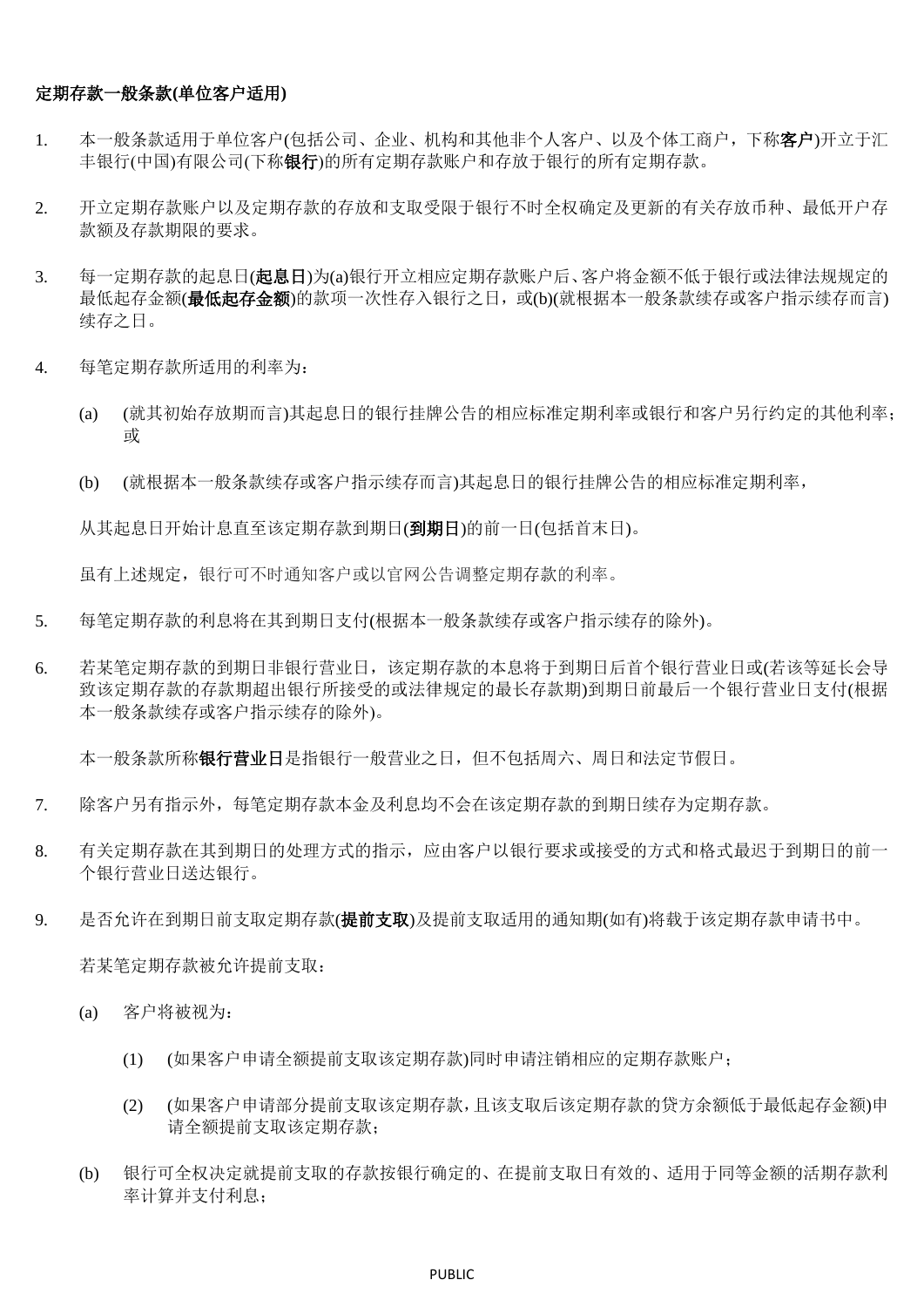- (c) 一经银行要求,客户应立即向银行支付因提前支取而令银行须就该存款的余下存款期向资金市场另行拆 入款项所涉及的手续费及额外费用(若有): 目
- (d) 银行将从提前支取的款项中扣除已就相关定期存款支付给客户的利息及已付予政府机关的税项(若有)。
- 10. 若客户发出支取通知后不按该通知支取定期存款,或客户于该通知所载支取日前全部或部分取消通知,视作 该支取通知已过期或取消。
- 11. 任何定期存款的存入、续存和支取,仅可在银行营业日办理。

银行于任何非银行营业日收到的通知或指示将被视为于该日的下一银行营业日收讫。若定期存款支取通知中 载明的支取日期非银行营业日,银行将在该载明的支取日期的下一或(根据银行全权决定)上一银行营业日办理 支取。

- 12. 客户支取定期存款时,银行可在遵守适用的法律、法规和规章的前提下,以下述一种或多种货币、以现钞、转 账或票据形式从相关定期存款账户中支付:
	- (a) 该定期存款账户币种;和/或
	- (b) 按银行届时的买入价,将该定期存款账户币种折核成客户要求的币种。
- 13. 若定期存款未从开立于银行的账户中借记且支取(包括提前支取)指令中指定的贷记账户并非该借记账户,则银 行无义务处理该指令。
- <span id="page-1-0"></span>14. 以下条款适用于绿色存款:
	- (a) 为本第[14](#page-1-0)条之目的,绿色存款指引指名为绿色存款指引的、罗列绿色存款原则的文件,经银行在银行营 业场所或官方网站公布或以银行决定的其他方式不时公布、修改、重述、修订或续展。
	- (b) 银行将根据绿色存款指引使用绿色存款款项。
	- (c) 银行将根据绿色存款指引中所述方式向客户提供绿色存款报告。
- 15. 本一般条款的英文本仅供参考。中英文如有歧义,须以中文本为准。
- 16. 银行和客户间关于账户或银行业务关系的一般条款条件或其他任何文件(经不时修改、重述、修订或续展)适用 于客户以及本一般条款项下定期存款和定期存款账户。
- 17. 银行可随时全权决定修订本一般条款。有关修订将在银行营业场所或官方网站公布或以银行决定的其他方式 事先通知客户。除非客户于通知期结束前全额支取所有定期存款,否则客户将被视为同意该等修订。
- 18. 本一般条款(经不时修改)受中国内地的法律所管辖,并按其解释。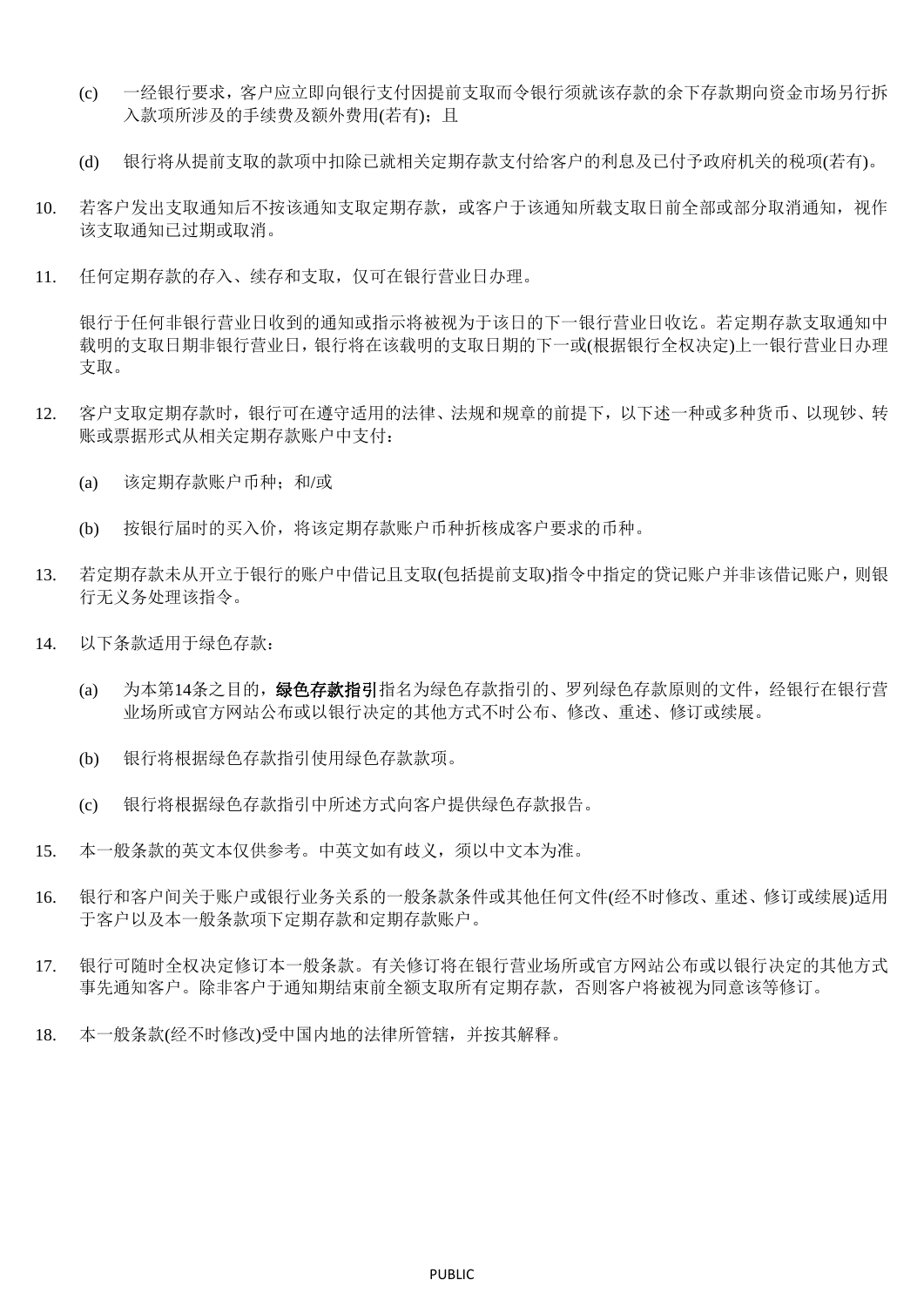## **TIME DEPOSIT - GENERAL TERMS AND CONDITIONS (FOR CORPORATE CUSTOMERS)**

- 1. These General Terms and Conditions apply to all time deposit accounts opened and all time deposits placed with HSBC Bank (China) Company Limited (the **Bank**) by corporate customers (including corporations, enterprises, institutions and other non-personal customers, as well as sole proprietors, collectively the **Customer**).
- 2. Opening a time deposit account and placement and withdrawal of a time deposit are subject to the Bank's requirements regarding deposit currency, minimum placement amount and deposit term as determined and updated by the Bank at its sole discretion from time to time.
- 3. The value day (the **Value Day**) of a time deposit is (a) after the corresponding time deposit account is opened by the Bank, the date on which the Customer places the time deposit with the Bank in one lump sum in an amount no less than the minimum deposit amount (the **Minimum Deposit Amount**) required by the Bank or by law, or (b) (in case of a renewal of a time deposit in accordance with these General Terms or as instructed by the Customer) the renewal date.
- 4. A time deposit shall accrue interest at:
	- (a) (in case of the initial deposit period) the corresponding standard rate for time deposit adopted and published by the Bank which is prevailing on the Value Date of that time deposit or such other rate as agreed between the Bank and the Customer; or
	- (b) (in case of each renewal in accordance with these General Terms and Conditions or as instructed by the Customer) the corresponding standard rate for time deposit adopted and published by the Bank which is prevailing on the Value Date of that time deposit,

in each case, from (and including) the Value Date and till (and including) the day immediately preceding the due date (the **Due Date**) of that time deposit.

Notwithstanding the above, deposit interest rate applicable to a time deposit may be adjusted by the Bank from time to time upon notification to the Customer or via public announcement made in the Bank's official website.

- 5. Interest accrued on a time deposit is payable on the Due Date of that time deposit (unless renewed in accordance with these General Terms and Conditions or as instructed by the Customer).
- 6. If the Due Date of a time deposit is not a banking day, the principal and the interest of that time deposit will be payable (unless renewed in accordance with these General Terms and Conditions or as instructed by the Customer) on the banking day immediately following the Due Date or (if such extension will result in the deposit term of that time deposit exceeding the maximum deposit term for time deposit acceptable to the Bank or required by law) the banking day immediately preceding the Due Date.

For the purpose of these General Terms and Conditions, **banking days** means a day on which the Bank is open for general business, except for Saturdays, Sundays and public holidays.

- 7. Unless otherwise instructed by the Customer, neither the principal nor the accrued interest of a time deposit will be renewed as time deposit on the Due Date of that time deposit.
- 8. Any instruction regarding disposal of time deposit on its Due Date shall be made by the Customer in such manner and form required by or acceptable to the Bank, and received by the Bank at least one banking day prior to the Due Date.
- 9. Whether early withdrawal of a time deposit prior to its Due Date (each an **Early Withdrawal**) is permitted and the applicable notice period (if any) for an Early Withdrawal are set out in the application form of that time deposit.

If Early Withdrawal is permitted for a time deposit: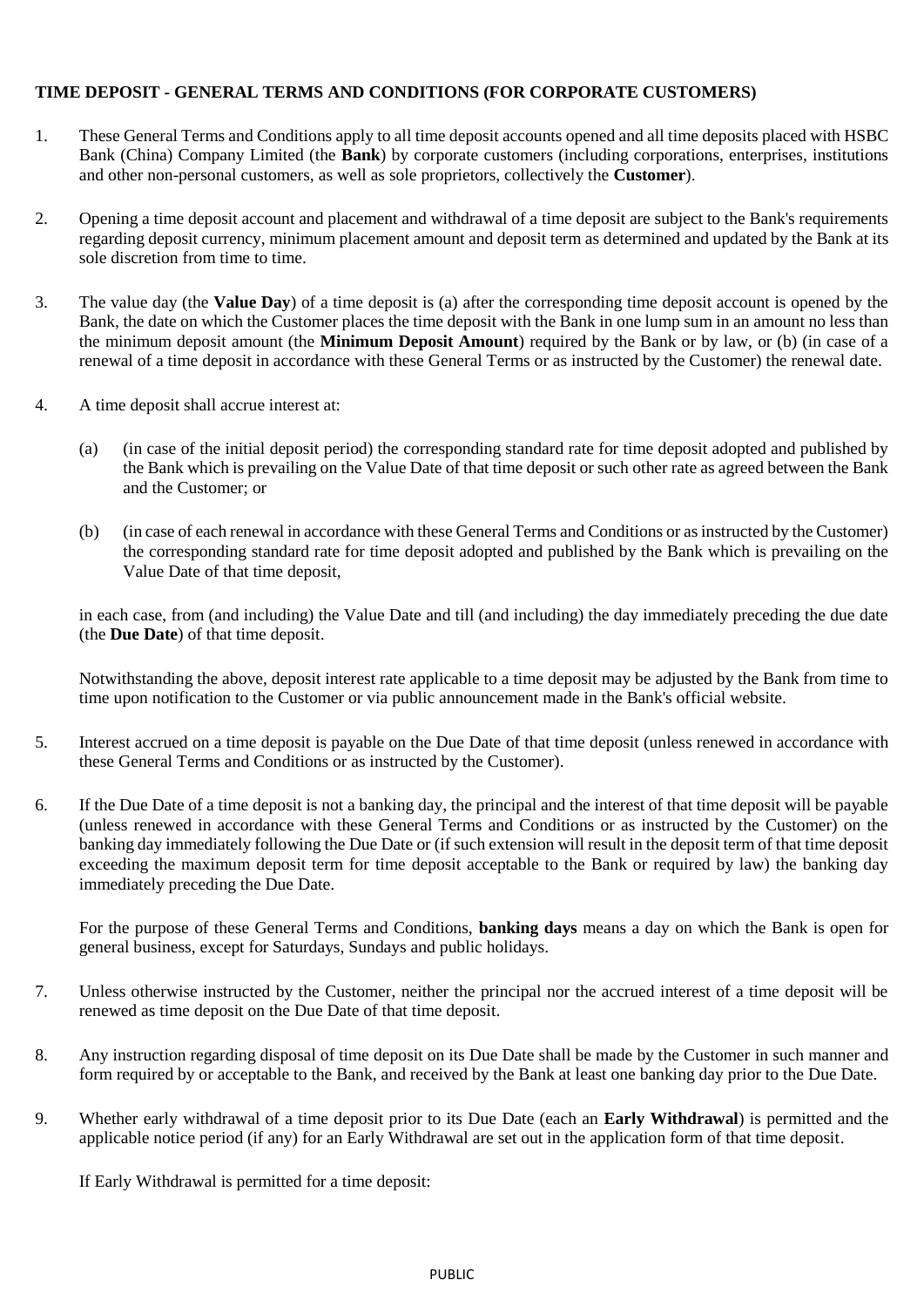- (a) the Customer shall be deemed to have:
	- (1) (in case that the Customer applies for an Early Withdrawal of that time deposit in full) also applied for a closure of the corresponding time deposit account;
	- (2) (in case that the Customer applies for an Early Withdrawal of that time deposit in part, which, once effected, will result in the remaining credit balance of that time deposit being less than the Minimum Deposit Amount) applied for an Early Withdrawal of that time deposit in full;
- (b) the Bank may, at its discretion, calculate and pay interest on the withdrawn amount at the rate determined by the Bank which is applicable on the Early Withdrawal date and to current account deposit of a comparable amount;
- (c) the Customer shall, promptly upon the Bank's request, pay to the Bank a handling fee and the additional cost (if any) relating to the Bank's obtaining funds in the market for the remaining deposit period of the relevant time deposit as a result of that Early Withdrawal; and
- (d) the Bank will deduct an amount which is equal to the aggregate amount of the interest of the relevant time deposit already paid to the Customer and the tax (if any) already paid to the relevant governmental authority from the withdrawn amount.
- 10. If the Customer does not withdraw a time deposit in accordance with the withdrawal instruction served by it, or the Customer cancels part or all of a withdrawal instruction prior to the proposed withdrawal date, the relevant withdrawal instruction shall be deemed to have expired or have been cancelled.
- 11. Any placement, renewal or withdrawal of a time deposit may only be processed by the Bank on banking days.

Any notice or instruction received by the Bank on a day other than a banking day shall be deemed to be received by the Bank on the immediately following business day. If the proposed withdrawal date specified in a withdrawal instruction is not a banking day, the Bank will process the proposed withdrawal on the banking day immediately following or (at the Bank's sole discretion) preceding the proposed withdrawal date.

- 12. In case of withdrawal of a time deposit, the Bank may, subject to any applicable laws, regulations and rules, pay out of the relevant time deposit account by way of cash payment, account transfer or monetary instrument:
	- (a) in the currency of that time deposit account; and/or
	- (b) in the currency requested by the Customer, converted from the currency of that time deposit account at the Bank's then prevailing buying rate.
- 13. Where a time deposit is not debited and deposited from an account opened with the Bank, the Bank is not obliged to process any withdrawal (including Early Withdrawal) instruction if the credit account specified therein is not the account from which such time deposit is debited and deposited.
- <span id="page-3-0"></span>14. In case of a Green Deposit, the following provisions will apply:
	- (a) For the purpose of this Clause [14,](#page-3-0) **Green Deposit Guide** means the document named as such which set out principles of the Green Deposit, as published, amended, restated, supplemented and renewed from time to time by the Bank by way of display in the Bank's premises or the Bank's official website or by such other method as the Bank may decide.
	- (b) The Bank will use the proceeds of each Green Deposit in accordance with the Green Deposit Guide.
	- (c) The Bank will provide the Customer with a Green Deposit report in such manner as set out in the Green Deposit